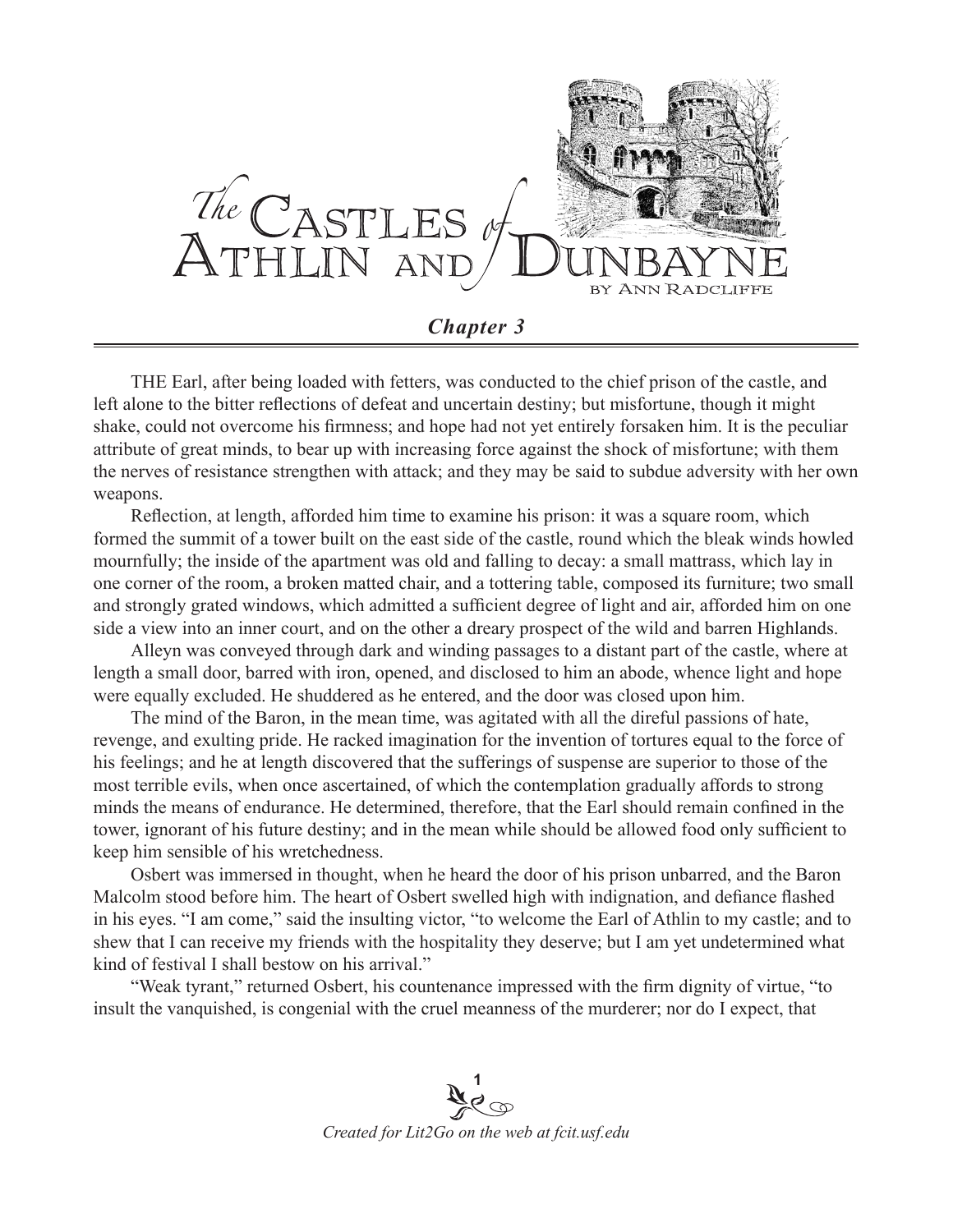the man who slew the father, will spare the son; but know, that son is nerved against your wrath, and welcomes all that your fears or your cruelty can impose."

"Rash youth," replied the Baron; "your words are air; they fade from sense, and soon your boasted strength shall sink beneath my power. I go to meditate your destiny." With these words he quitted the prison, enraged at the unbending virtue of the Earl.

The sight of the Baron, roused in the soul of Osbert all those opposite emotions of furious indignation and tender pity which the glowing image of his father could excite, and produced a moment of perfect misery. The dreadful energy of these sensations exasperated his brain almost to madness; the cool fortitude in which he had so lately gloried, disappeared; and he was on the point of resigning his virtue and his life, by means of a short dagger, which he wore concealed under his vest, when the soft notes of a lute surprized his attention. It was accompanied by a voice so enchantingly tender and melodious, that its sounds fell on the heart of Osbert in balmy comfort: it seemed sent by Heaven to arrest his fate: — the storm of passion was hushed within him, and he dissolved in kind tears of pity and contrition. The mournful tenderness of the air declared the person from whom it came to be a sufferer; and Osbert suspected it to proceed from a prisoner like himself. The music ceased. Absorbed in wonder, he went to the grates, in quest of the sweet musician, but no one was to be seen; and he was uncertain whether the sounds arose from within or from without the castle. Of the guard, who brought him his small allowance of food, he inquired concerning what he had heard; but from him he could not obtain the information he sought, and he was constrained to remain in a state of suspense.

In the mean time the castle of Athlin, and its neighbourhood, was overwhelmed with distress. The news of the earl's imprisonment at length reached the ears of the countess, and hope once more illumined her mind. She immediately sent offers of immense ransom to the baron, for the restoration of her son, and the other prisoners; but the ferocity of his nature disdained an incomplete triumph. Revenge subdued his avarice; and the offers were rejected with the spurn of contempt. An additional motive, however, operated in his mind, and confirmed his purpose. The beauty of Mary had been often reported to him in terms which excited his curiosity; and an incidental view he once obtained of her, raised a passion in his soul, which the turbulence of his character would not suffer to be extinguished. Various were the schemes he had projected to obtain her, none of which had ever been executed: the possession of the earl was a circumstance the most favourable to his wishes; and he resolved to obtain Mary, as the future ransom of her brother. He concealed, for the present, his purpose, that the tortures of anxiety and despair might operate on the mind of the countess, to grant him an easy consent to the exchange, and to resign the victim the wife of her enemy.

The small remains of the clan, unsubdued by misfortune, were eager to assemble; and, hazardous as was the enterprize, to attempt the rescue of their Chief. The hope which this undertaking afforded, once more revived the Countess; but alas! a new source of sorrow was now opened for her: the health of Mary visibly declined; she was silent and pensive; her tender frame was too susceptible of the sufferings of her mind; and these sufferings were heightened by concealment. She was prescribed amusement and gentle exercise, as the best restoratives of peace and health. One day, as she was seeking on horseback these lost treasures, she was tempted by the fineness of the evening to prolong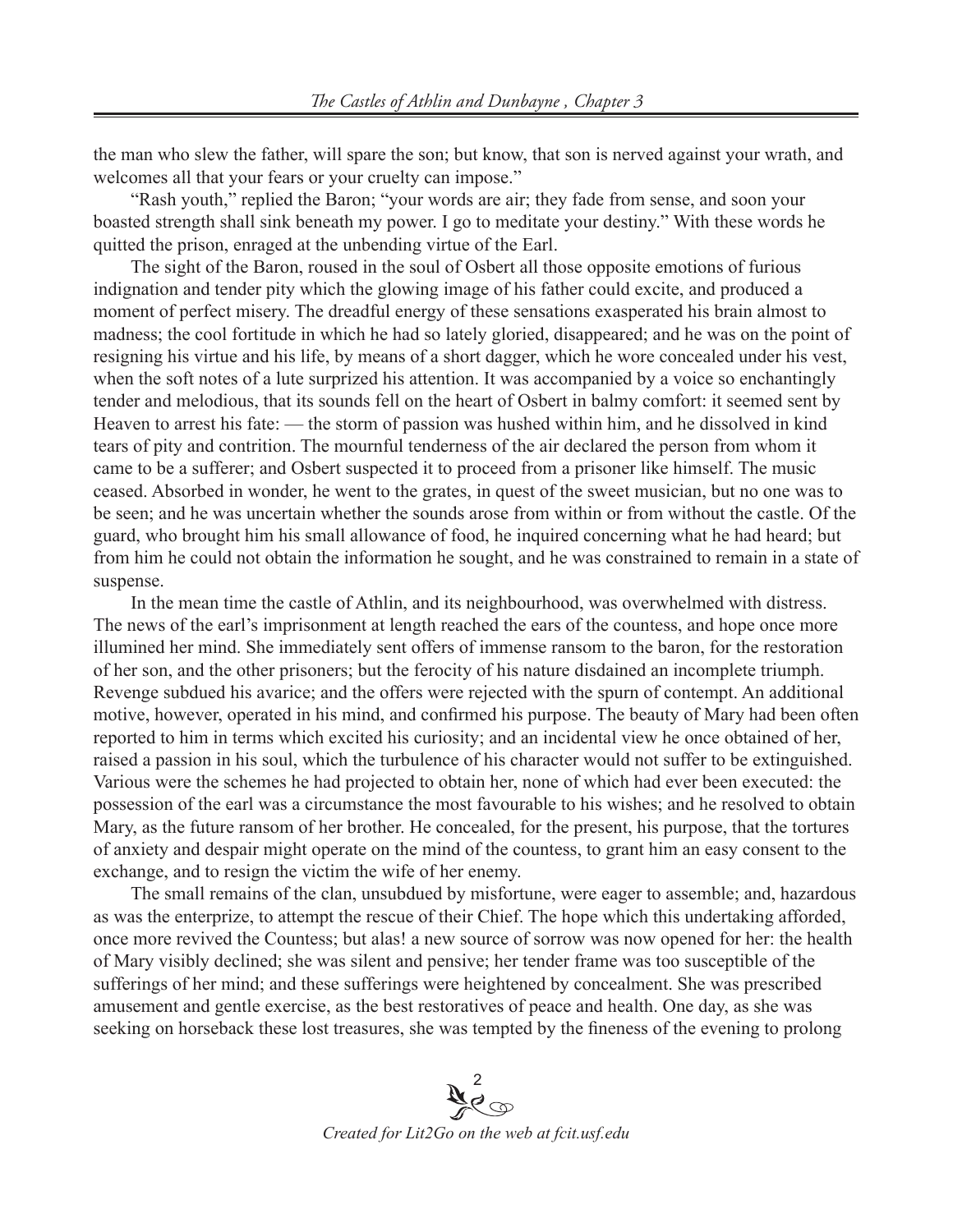her ride beyond its usual limits: the sun was declining when she entered a wood, whose awful glooms so well accorded with the pensive tone of her mind. The soft serenity of evening, and the still solemnity of the scene, conspired to lull her mind into a pleasing forgetfulness of its troubles; from which she was, ere long, awakened by the approaching sound of horses' feet. The thickness of the foliage limited her view; but looking onward, she thought she perceived through the trees, a glittering of arms; she turned her palfry, and sought the entrance of the wood. The clattering of hoofs advanced in the breeze! her heart, misgave her, and she quickened her pace. Her fears were soon justified; she looked back, and beheld three horsemen armed and disguised advancing with the speed of pursuit. Almost fainting, she flew on the wings of terror; all her efforts were vain; the villains came up; one seized her horse, the others fell upon her two attendants: a stout scuffle ensued, but the strength of her servants soon yielded to the weapons of their adversaries; they were brought to the ground, dragged into the wood, and there left bound to the trees. In the mean time, Mary, who had fainted in the arms of the villain who seized her, was borne away through the intricate mazes of the woods; and her terrors may be easily imagined, when she revived, and found herself in the hands of unknown men. Her dreadful screams, her tears, her supplications, were ineffectual; the wretches were deaf alike to pity and to enquiry; they preserved an inflexible silence, and she saw herself conveying towards the mouth of a horrible cavern, when despair seized her mind, and she lost all signs of existence: in this state she remained some time; but it is impossible to describe her situation, when she unclosed her eyes, and beheld Alleyn, who was watching with the most trembling anxiety her return to life, and whose eyes, on seeing her revive, swam in joy and tenderness. Wonder; fearful joy, and the various shades of mingled emotions, passed in quick succession over her countenance; her surprize was increased, when she observed her own servants standing by, and could discover no one but friends. She scarcely dared to trust her senses, but the voice of Alleyn, tremulous with tenderness, dissolved in a moment the illusions of fear, and confirmed her in the surprising reality. When she was sufficiently recovered, they quitted this scene of gloom: they travelled on in a slow pace, and the shades of night were fallen long before they reached the castle; there distress and confusion appeared. The Countess, alarmed with the most dreadful apprehensions, had dispatched her servants various ways in search of her child, and her transports on again beholding her in safety, prevented her observing immediately that it was Alleyn who accompanied her. Joy, however, soon yielded to its equal wonder, when she perceived him, and in the tumult of contending emotions, she scarce knew which first to interrogate. When she had been told the escape of her daughter, and by whom effected, she prepared to hear, with impatient solicitude, news of her beloved son, and the means by which the brave young Highlander had eluded the vigilance of the Baron. Of the Earl, Alleyn could only inform the Countess, that he was taken prisoner with himself, within the walls of the fortress, as they fought side by side; that he was conducted unwounded, to a tower, situated on the east angle of the castle, where he was still confined. Himself had been imprisoned in a distant part of the pile, and had been able to collect no other particulars of the Earl's situation, than those he had related. Of himself he gave a brief relation of the following circumstances:

After having lain some weeks in the horrible dungeon allotted him, his mind involved in the gloom of despair, and filled with the momentary expectation of death, desperation furnished him with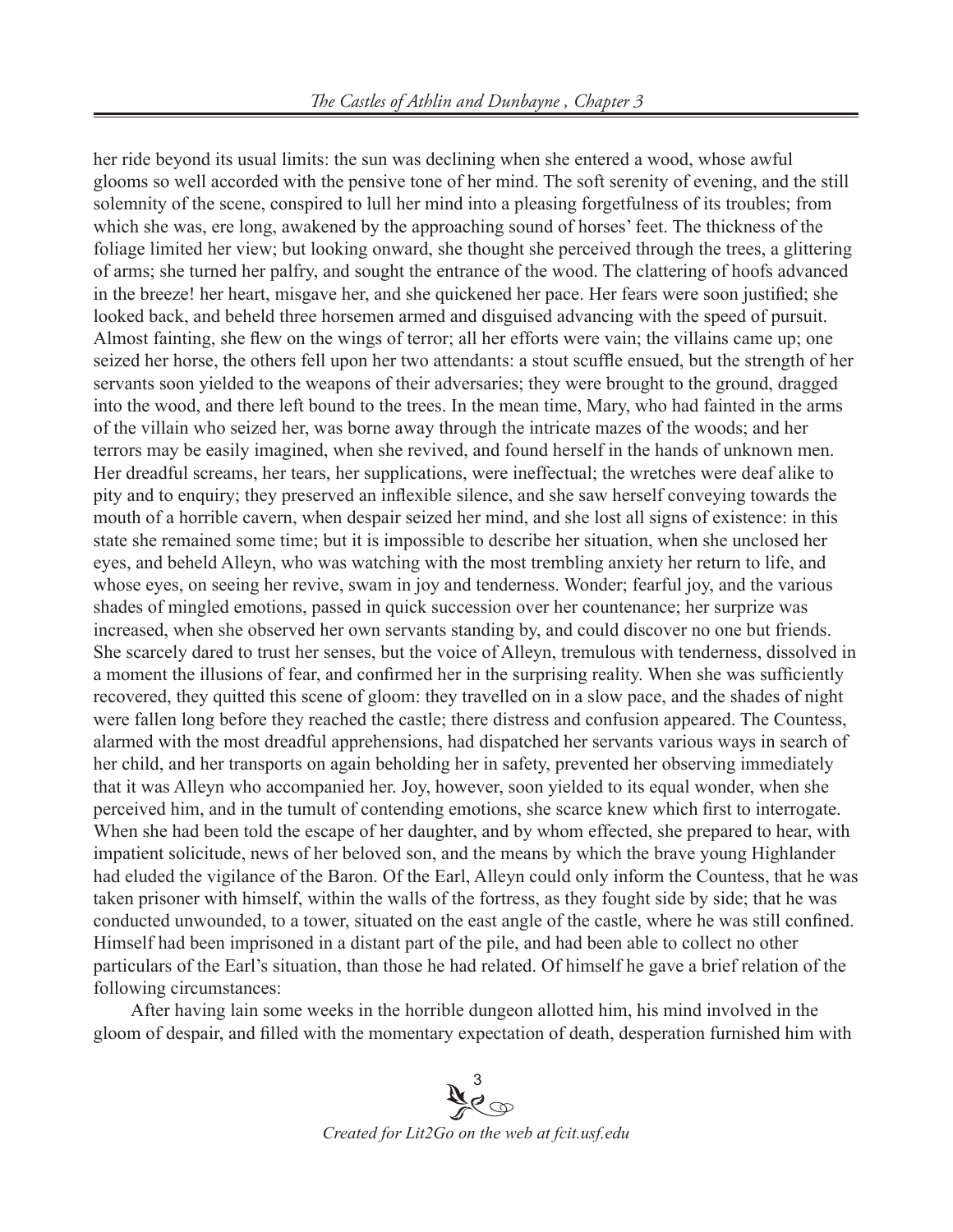invention, and he concerted the following plan of escape: — He had observed, that the guard who brought him his allowance of food, on quitting the dungeon, constantly sounded his spear against the pavement near the entrance. This circumstance excited his surprize and curiosity. A ray of hope beamed through the gloom of his dungeon. He examined the spot, as well as the obscurity of the place would permit; it was paved with flag stones like the other parts of the cell, and the paving was everywhere equally firm. He, however, became certain, that some means of escape was concealed beneath that part, for the guard was constant in examining it by striking that spot, and treading more firmly on it; and this he endeavoured to do without being observed. One day, immediately after the departure of the guard, Alleyn set himself to unfasten the pavement; this, with much patience and industry, he effected, by means of a small knife which had escaped the search of the soldiers. He found the earth beneath hard, and without any symptoms of being lately disturbed; but after digging a few feet, he arrived at a trap; he trembled with eagerness. It was now almost night, and he overcome with weariness; he doubted whether he should be able to penetrate through the door, and what other obstructions were behind it, before the next day. He therefore, threw the earth again into the hole, and endeavoured to close the pavement; with much difficulty, he trod the earth into the opening, but the pavement he was unable exactly to replace. It was too dark to examine the stones; and he found, that even if he should be able to make them fit, the pavement could not be made firm. His mind and body were now overcome, and he threw himself on the ground in an agony of despair. It was midnight, when the return of his strength and spirits produced another effort. He tore the earth up with hasty violence, cut round the lock of the trap door, and raising it, unwilling to hesitate or consider, sprung through the aperture. The vault was of considerable depth, and he was thrown down by the violence of the fall; an hollow echo, which seemed to murmur at a distance, convinced him that the place was of considerable extent. He had no light to direct him, and was therefore obliged to walk with his arms extended, in silent and fearful examination. After having wandered through the void a considerable time, he came to a wall, along which he groped with anxious care; it conducted him onward for a length of way: it turned; he followed, and his hand touched the cold iron work of a barred window. He felt the gentle undulation of the air upon his face; and to him, who had been so long confined among the damp vapours of a dungeon, this was a moment of luxury. The air gave him strength; and the means of escape, which now seemed presented to him, renewed his courage. He set his foot against the wall, and grasping a bar with his hand, found it gradually yield to his strength, and by successive efforts, he entirely displaced it. He attempted another but, it was more firmly fixed, and every effort to loosen it was ineffectual; he found that it was fastened in a large stone of the wall, and to remove this stone, was his only means of displacing the bar; he set himself, therefore, again to work with his knife, and with much patience, loosened the mortar sufficiently to effect his purpose. After some hours, for the darkness made his labour tedious, and sometimes ineffectual, he had removed several of the bars, and had made an opening almost sufficient to permit his escape, when the dawn of light appeared; he now discovered, with inexpressible anguish, that the grate opened into an inner court of the castle, and even while he hesitated, he could perceive soldiers descending slowly into the court, from the narrow staircases which led to their apartments. His heart sickened at the sight. He rested against the wall in a pause of despair, and was on the point of springing into the court, to make a desperate effort at escape, or die in the attempt, when he perceived, by the increasing light which fell

> $\mathscr{F}^\infty$ *Created for Lit2Go on the web at fcit.usf.edu*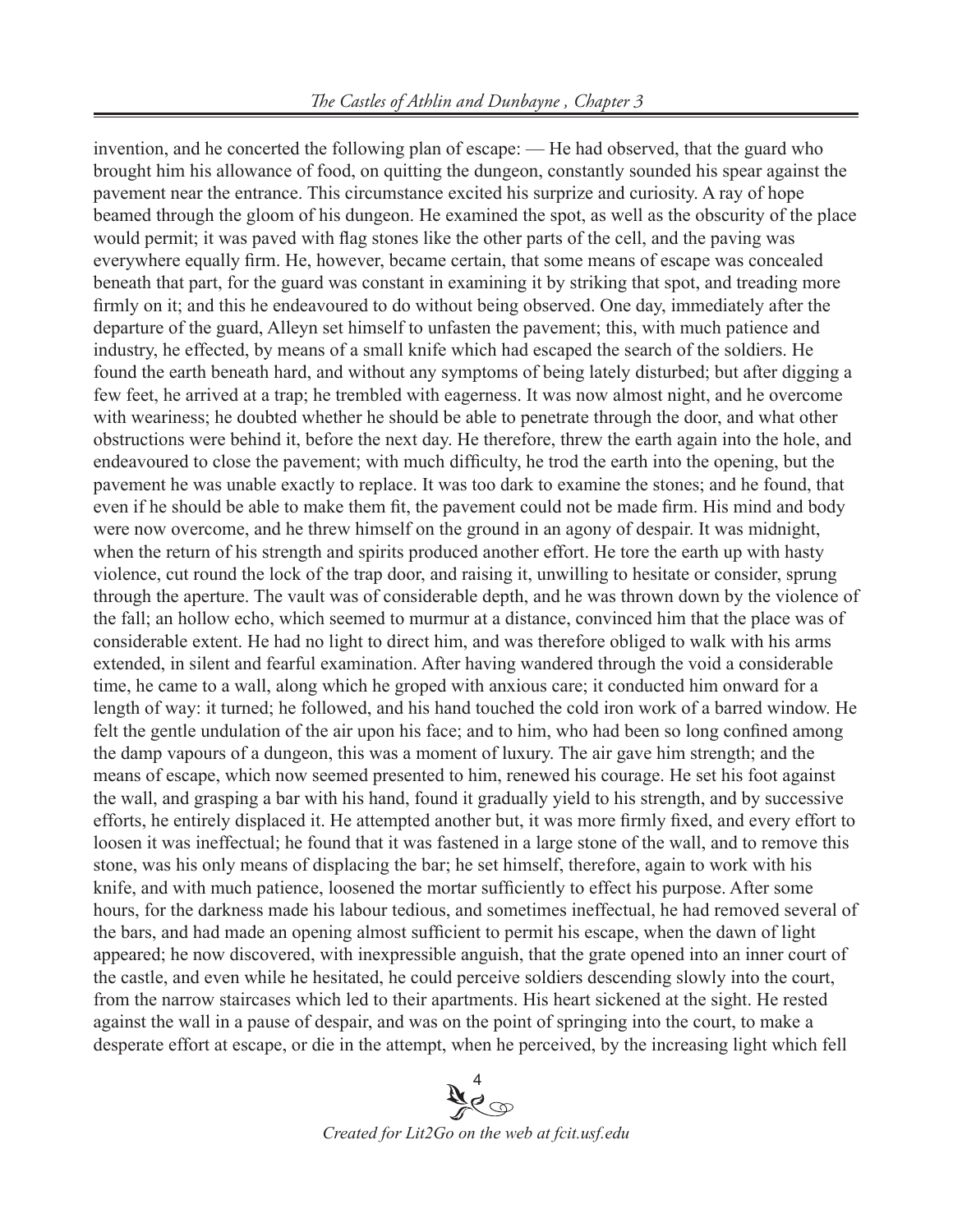across the vault, a massy door in the wall; he ran towards it, and endeavoured to open it; it was fastened by a lock and several bolts. He struck against it with his foot, and the hollow sound which was returned, convinced him that there were vaults beyond; and by the direction of these vaults, he was certain that they must extend to the outer walls of the castle; if he could gain these vaults, and penetrate beyond them in the darkness of the ensuing night, it would be easy to leap the wall, and cross the ditch; but it was impossible to cut away the lock, before the return of his guard, who regularly visited the cell soon after the dawn of day. After some consideration, therefore, he determined to secrete himself in a dark part of the vault, and there await the entrance of the guard, who on observing the deranged bars of the grate, would conclude, that he had escaped through the aperture. He had scarcely placed himself according to his plan, when he heard the door of the dungeon unbolted; this was instantly followed by a loud, voice, which founded down the opening, and "Alleyn" was shouted in a tone of fright and consternation. After repeating the call, a man jumped into the vault. Alleyn, though himself concealed in darkness, could perceive, by the faint light which fell upon the spot, a soldier with a drawn sword in his hand. He approached the grate with execrations, examined it, and proceeded to the door; it was fast, he returned to the grate, and then proceeded along the walls, tracing them with the point of his sword. He at length approached the spot where Alleyn was concealed, who felt the sword strike upon his arm, and instantly grasping the hand which held it, the weapon fell to the ground. A short scuffle ensued. Alleyn threw down his adversary, and standing over him, seized the sword, and presented it to his breast; the soldier called for mercy. Alleyn, always unwilling to take the life of another, and considering that if the soldier was slain, his comrades would certainly follow to the vault, returned him his sword. "Take your life," said he, "your death can avail me nothing; — take it, and if you can, go tell Malcolm, that an innocent man has endeavoured to escape destruction." The guard, struck with his conduct, arose from the ground in silence, he received his sword, and followed Alleyn to the trap door. They returned into the dungeon, where Alleyn was once more left alone. The soldier, undetermined how to act, went to find his comrades; on the way he met Malcolm, who, ever restless and vigilant frequently walked the ramparts at an early hour. He enquired if all was well. The soldier, fearful of discovery, and unaccustomed to dissemble, hesitated at the question; and the stern air assumed by Malcolm, compelled him to relate what had happened. The Baron, with much harshness, reprobated his neglect, and immediately followed him to the dungeon, where he loaded Alleyn with insult. He examined the cell, descended into the vault, and returning to the dungeon stood by, while a chain, which had been fetched from a distant part of the castle, was fixed into the wall; — to this Alleyn was fastened. "We will not long confine you thus," said Malcolm as he quitted the cell, "a few days shall restore you to the liberty you are so fond of; but as a conqueror ought to have spectators of his triumph, you must wait till a number is collected sufficient to witness the death of so great an hero." "I disdain your insults," returned Alleyn, "and am equally able to support misfortune, and to despise a tyrant." Malcolm retired enraged at the boldness of his prisoner, and uttering menaces on the carelessness of the guard, who vainly endeavoured to justify himself. "His safety be upon your head," said the Baron. The soldier was shocked, and turned away in sullen silence. Dread of his prisoner's effecting an escape, now seized his mind; the words of Malcolm filled him with resentment, while gratitude towards Alleyn, for the life he had spared, operated with these sentiments, and he hesitated whether he should obey the Baron, or deliver Alleyn,

> $M_{\odot}^{5}$ *Created for Lit2Go on the web at fcit.usf.edu*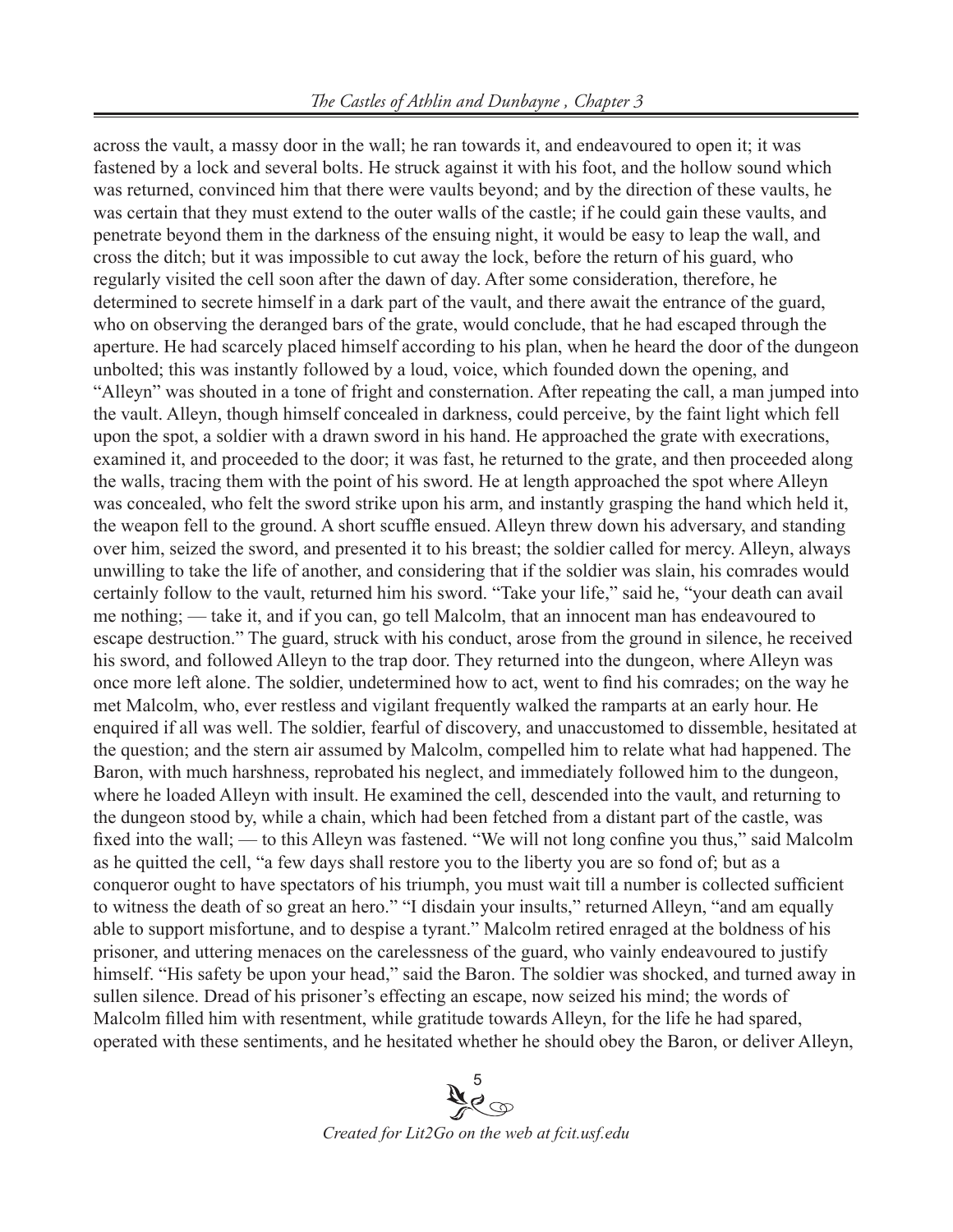and fly his oppressor. At noon, he carried him his customary food; Alleyn was not so lost in misery, but that he observed the gloom which hung upon his features; his heart foreboded impending evil: the soldier bore on his tongue the sentence of death. He told Alleyn, that the Baron had appointed the following day for his execution; and his people were ordered to attend. Death, however long contemplated, must be dreadful when it arrives; this was no more than what Alleyn had expected, and on what he had brought his mind to gaze without terror; but his fortitude now sunk before its immediate presence, and every nerve of his frame thrilled with agony. "Be comforted," said the soldier, in a tone of pity, "I, too, am no stranger to misery; and if you are willing to risque the danger of double torture, I will attempt to release both you and myself from the hands of a tyrant." At these words, Alleyn started from the ground in a transport of delightful wonder: "Tell me not of torture," cried he, "all tortures are equal if death is the end, and from death I may now escape; lead me but beyond these walls, and the small possessions I have, shall be yours for ever." "I want them not," replied the generous soldier, "it is enough for me, that I save a fellow creature from destruction." These words overpowered the heart of Alleyn, and tears of gratitude swelled in his eyes. Edric told him, that the door he had seen in the vault below, opened into a chain of vaults, which stretched beyond the wall of the castle, and communicated with a subterraneous way, anciently formed as a retreat from the fortress, and which terminated in the cavern of a forest at some distance. If this door could be opened, their escape was almost certain. They consulted on the measures necessary to be taken. The soldier gave Alleyn a knife larger than the one he had, and directed him to cut round the lock, which was all that with-held their passage. Edric's office of centinel was propitious to their scheme, and it was agreed that at midnight they should descend the vaults. Edric, after having unfastened the chain, left the cell, and Alleyn set himself again to remove the pavement, which had been already re-placed by order of the Baron. The near prospect of deliverance now gladdened his spirits; his knife was better formed for his purpose; and he worked with alacrity and ease. He arrived at the trap door, and once more leaped into the vault. He applied himself to the lock of the door, which was extremely thick, and it was with difficulty he separated them; with trembling hands he undrew the bolts, the door unclosed, and discovered to him the vaults. It was evening when he finished his work. He was but just returned to the dungeon, and had thrown himself on the ground to rest, when the sound of a distant step caught his ear; he listened to its advance with trembling eagerness. At length the door was unbolted; Alleyn, breathless with expectation, started up, and beheld not his soldier, but another; the opening was again discovered, and all was now over. The soldier brought a pitcher of water, and casting round the place a look of sullen scrutiny, departed in silence. The stretch of human endurance was now exceeded, and Alleyn sunk down in a state of torpidity. On recovering, he found himself again enveloped in the horrors of darkness, silence, and despair. Yet amid all his sufferings, he disdained to doubt the integrity of his soldier: we naturally recoil from painful sensations, and it is one of the most exquisite tortures of a noble mind, to doubt the sincerity of those in whom it has confided. Alleyn concluded, that the conversation of the morning had been overheard, and that this guard had been sent to examine the cell, and to watch his movements. He believed that Edric was now, by his own generosity, involved in destruction; and in the energy of this thought, he forgot for a moment his own situation.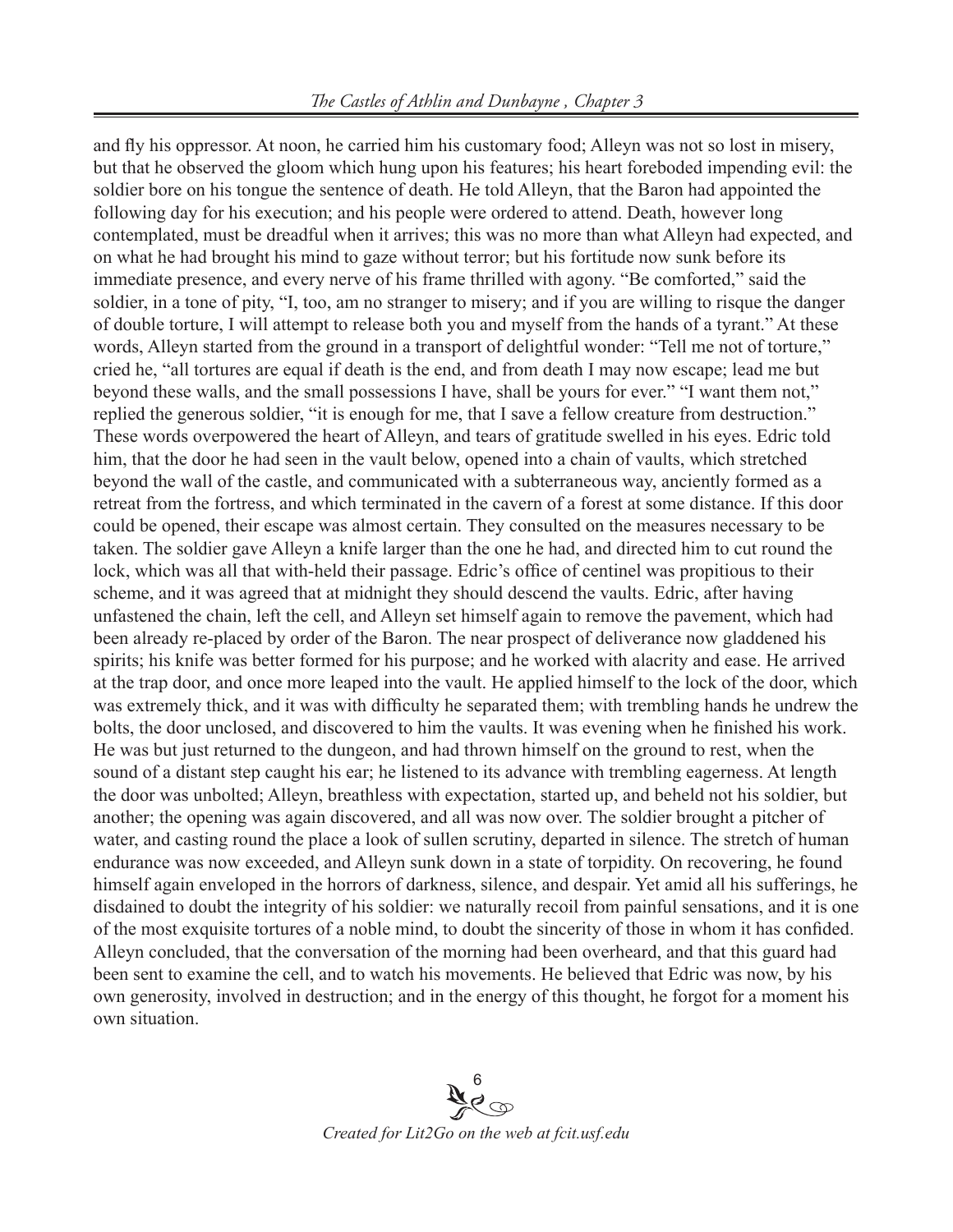Midnight came, but Edric did not appear; his doubts were now confirmed into certainty, and he resigned himself to the horrid tranquillity of mute despair. He heard, from a distance, the clock of the castle strike one; it seemed to sound the knell of death; it roused his benumbed senses, and he rose from the ground in an agony of acutest recollection. Suddenly he heard the steps of two persons advancing down the avenue; he started, and listened. Malcolm and murder arose to his mind; he doubted not that the soldier had reported what he had seen in the evening, and that the persons whom he now heard, were coming to execute the final orders of the Baron. They now drew near the dungeon, when suddenly he remembered the door in the vault. His senses had been so stunned by the appearance of the stranger, and his mind so occupied with a feeling of despair, as to exclude every idea of escape; and in the energy of his sufferings he had forgot this last resource. It now flashed like lightning upon his mind; he sprung to the trap door, and his feet had scarcely touched the bottom of the vault, when he heard the bolts of the dungeon undraw; he had just reached the entrance of the inner vault, when a voice sounded from above. He paused, and knew it to be Edric's. Apprehension so entirely possessed his mind, that he hesitated whether he should discover himself; but a moment of recollection dissipated every ignoble suspicion of Edric's fidelity, and he answered the call. Immediately Edric descended, followed by the soldier whose former appearance had filled Alleyn with despair, and whom Edric now introduced as his faithful friend and comrade, who, like himself, was weary of the oppression of Malcolm, and who had resolved to fly with them, and escape his rigour. This was a moment of happiness too great for thought! Alleyn, in the confusion of his joy, and in his impatience to seize the moment of deliverance, scarcely heard the words of Edric. Edric having returned to fasten the door of the dungeon, to delay pursuit, and given Alleyn a sword which he had brought for him, led the way through the vaults. The profound silence of the place was interrupted only by the echoes of their footsteps, which running through the dreary chasms in confused whisperings, filled their imaginations with terror. In traversing these gloomy and desolate recesses they often paused to listen, and often did their fears give them the distant sounds of pursuit. On quitting the vaults, they entered an avenue, winding, and of considerable length, from whence branched several passages into the rock. It was closed by a low and narrow door, which opened upon a flight of steps, that led to the subterraneous way under the ditch of the castle. Edric knew the intricacies of the place: they entered, and closing the door began to descend, when the lamp which Edric carried in his hand was blown out by the current of the wind, and they were left in total darkness. Their feelings may be more easily imagined than described; they had, however, no way but to proceed, and grope with cautious steps the dark abyss. Having continued to descend for some time, their feet reached the bottom, and they found themselves once more on even ground; but Edric knew they had yet another flight to encounter, before they could gain the subterraneous passage under the fosse, and for which it required their utmost caution to search. They were proceeding with slow and wary steps, when the foot of Alleyn stumbled upon something which clattered like broken armour, and endeavouring to throw it from him, he felt the weight resist his effort: he stooped to discover what it was, and found in his grasp the cold hand of a dead person. Every nerve thrilled with horror at the touch, and he started back in an agony of terror. They remained for some time in silent dismay, unable to return, yet fearful to proceed, when a faint light which seemed to issue from the bottom of the last descent, gleamed upon the walls, and discovered to them the second staircase, and at their

> Ado *Created for Lit2Go on the web at fcit.usf.edu*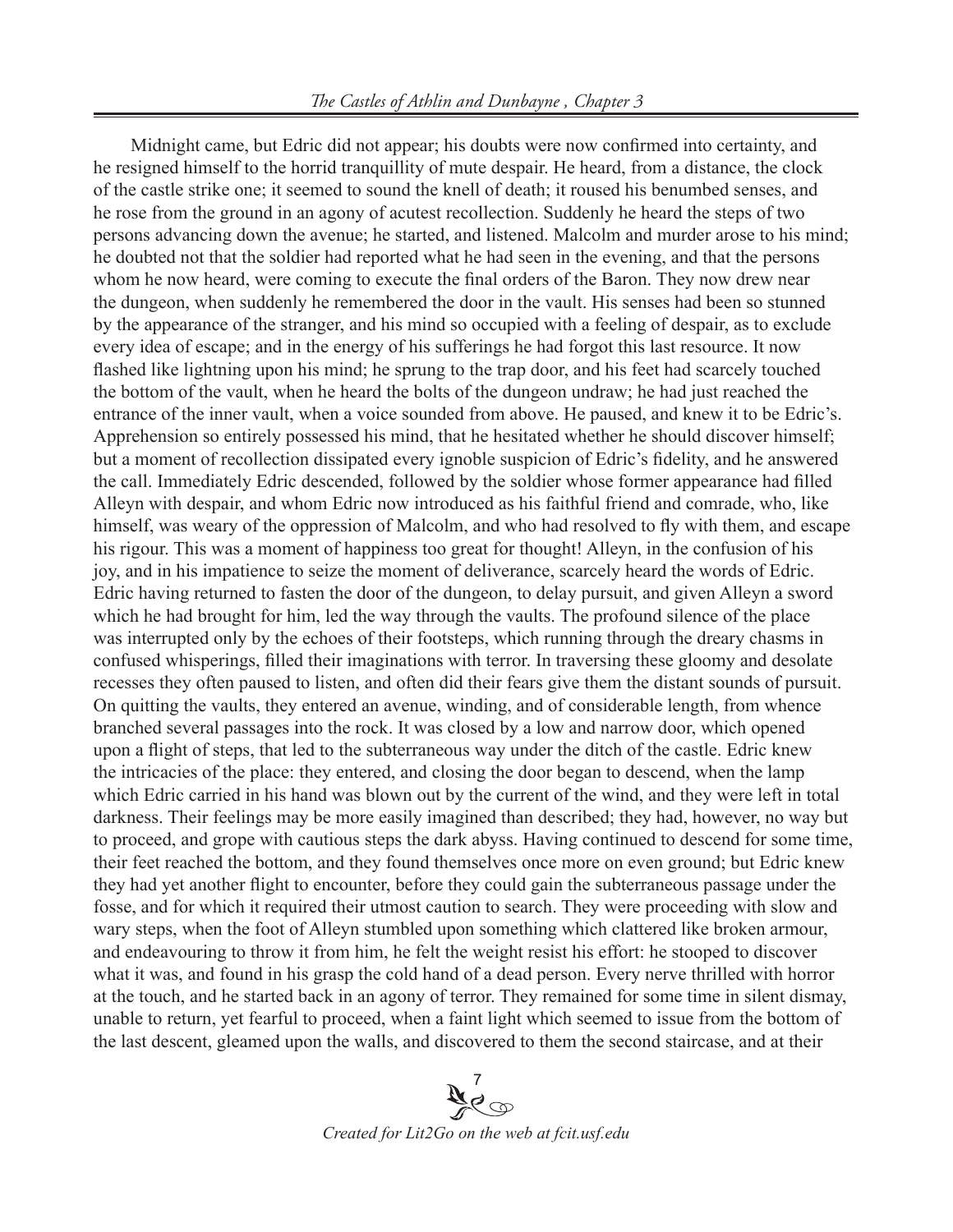feet the pale and disfigured corpse of a man in armour, while at a distance they could distinguish the figures of men. At this sight their hearts died within them, and they gave themselves up for lost. They doubted not but the men whom they saw were the murderers; that they belonged to the Baron; and were in search of some fugitives from the castle. Their only chance of concealment was to remain where they were; but the light appeared to advance, and the faces of the men to turn towards them. Winged with terror, they sought the first ascent, and flying up the steps, reached the door, which they endeavoured to open, that they might hide themselves from pursuit among the intricacies of the rock; their efforts, however, were vain, for the door was fastened by a spring lock, and the key was on the other side. Compelled to give breath to their fears, they ventured to look back, and found themselves again in total darkness; they paused upon the steps, and listening, all was silent. They rested here a considerable time; no footsteps startled them; no ray of light darted through the gloom; every thing seemed hushed in the silence of death: they resolved once more to venture forward; they gained again the bottom of the first descent, and shuddering as they approached the spot where they knew the corpse was laid, they groped to avoid its horrid touch, when suddenly the light again appeared, and in the same place where they had first seen it. They stood petrified with despair. The light, however, moved slowly onward, and disappeared in the windings of the avenue. After remaining a long time in silent suspense, and finding no further obstacle, they ventured to proceed. The light had discovered to them their situation, and the staircase, and they now moved with greater certainty. They reached the bottom in safety, and without any fearful interruption; they listened, and again the silence of the place was undisturbed. Edric knew they were now under the fosse, their way was plain before them, and their hopes were renewed in the belief, that the light and the people they had seen, had taken a different direction, Edric knowing there were various passages branching from the main avenue which led to different openings in the rock. They now stepped on with alacrity, the prospect of deliverance was near, for Edric judged they were now not far from the cavern. An abrupt turning in the passage confirmed at once this supposition, and extinguished the hope which had attended it; for the light of a lamp burst suddenly upon them, and exhibited to their sickening eyes, the figures of four men in an attitude of menace, with their swords pointed ready to receive them. Alleyn drew his sword, and advanced: "We will die hardly," cried he. At the sound of his voice, the weapons instantly dropped from the hands of his adversaries, and they advanced to meet him in a transport of joy. Alleyn recognized with astonishment, in the faces of the three strangers, his faithful friends and followers; and Edric in that of the fourth, a fellow soldier. The same purpose had assembled them all in the same spot. They quitted the cave together; and Alleyn, in the joyful experience of unexpected deliverance, resolved never more to admit despair. They concluded, that the body which they had passed in the avenue, was that of some person who had perished either by hunger or by the sword in those subterranean labyrinths.

They marched in company till they came within a few miles in of the castle of Athlin, when Alleyn made known his design of collecting his friends, and joining the clan in an attempt to release the Earl; Edric, and the other soldier, having solemnly enlisted in the cause, they parted; Alleyn and Edric pursuing the road to the castle, and the others striking off to a different part of the country. Alleyn and Edric had not proceeded far, when the groans of the wounded servants of Matilda drew them into the wood, in which the preceding dreadful scene had been acted. The surprize of Alleyn was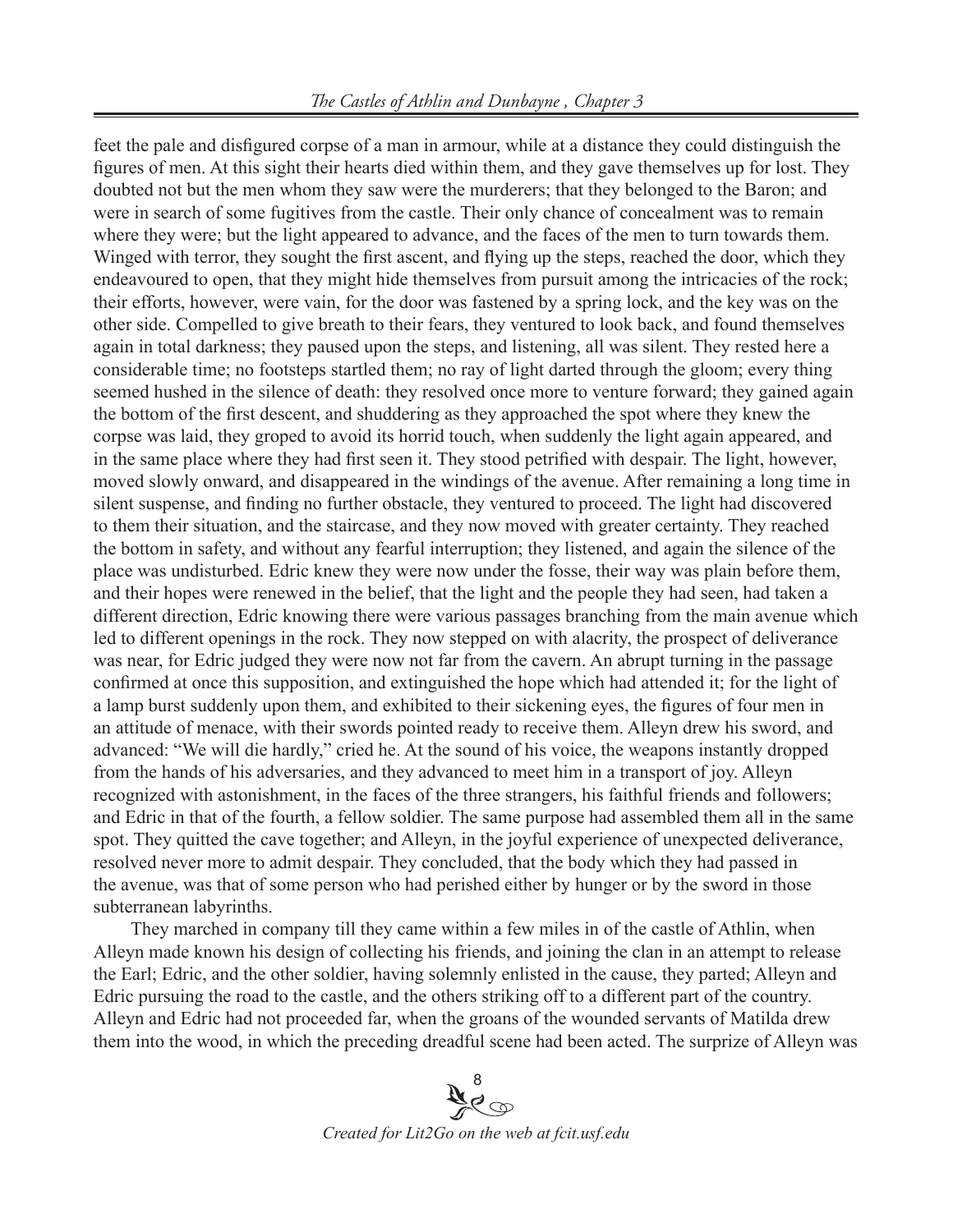extreme, when he discovered the servants of the Earl in this situation; but surprize soon yielded to a more poignant sensation, when he heard that Mary had been carried off by armed men. He scarcely waited to release the servants, but seized one of their horses which was grazing near, instantly mounted, ordering the rest to follow, and took the way which had been pointed as the course of the ravishers. Fortunately it was the right direction; and Alleyn and the soldier came up with them as they were hastening to the mouth of that cavern, whose frightful aspect had chilled the heart of Mary with a temporary death. Their endeavours to fly were vain; they were overtaken at the entrance; a sharp conflict ensued in which one of the ruffians was wounded and fled: his comrades seeing the servants of the Earl approaching relinquished their prize, and escaped through the recesses of the cave. The eyes of Alleyn were now fixed in horror on the lifeless form of Mary, who had remained insensible during the whole of the affray; he was exerting every effort for her recovery, when she unclosed her eyes, and joy once more illumined his soul.

During the recital of these particulars, which Alleyn delivered with a modest brevity, the mind of Mary had suffered a variety of emotions sympathetic to all the vicissitudes of his situation. She endeavoured to conceal from herself the particular interest she felt in his adventures; but so unequal were her efforts to the strength of her emotions, that when Alleyn related the scene of Dunbayne cavern, her cheek grew pale and she relapsed into a fainting fit. This circumstance alarmed the penetration of the Countess; but the known weakness of her daughter's frame appeared a probable cause of the disorder, and repressed her first apprehension. It gave to Alleyn a mixed delight of hope and fear, such as he had never known before; for the first time he dared to acknowledge to his own heart that he loved, and that heart for the first time thrilled with the hope of being loved again.

He received from the Countess the warm overflowings of a heart grateful for the preservation of her child, and from Mary a blush which spoke more than her tongue could utter. But the minds of all were involved in the utmost perplexity concerning the rank and the identity of the author of the plan, nor could they discover any clue which would lead them through this intricate maze of wonder, to the villain who had fabricated so diabolical a scheme. Their suspicions, at length, rested upon the Baron Malcolm, and this supposition was confirmed by the appearance of the horsemen, who evidently acted only as the agents of superior power. Their conjectures were indeed just. Malcolm was the author of the scheme. It had been planned, and he had given orders to his people to execute it long before the Earl fell into his hands. They had, however, found no opportunity of accomplishing the design when the castle was surprized, and in the consequent tumult of his mind, the Baron had forgot to withdraw his orders.

Alleyn expressed his design of collecting the small remnant of his friends, and uniting with the clan in attempting the rescue of the Earl. "Noble youth," exclaimed the Countess, unable longer to repress her admiration, "how can I ever repay your generous services! Am I then to receive both my children at your hands? Go-my clan are now collecting for a second attempt upon the walls of Dunbayne, — go! lead them to conquest, and restore to me my son." The languid eyes of Mary rekindled at these words, she glowed with the hope of clasping once more to her bosom her long lost brother; but the suffusions of hope were soon chased by the chilly touch of fear, for it was Alleyn who was to lead the enterprize, and it was Alleyn who might fall in the attempt. These contrary emotions unveiled to her at once the state of her affections, and she saw in the eye of fancy, the long train of

> $\tilde{\mathcal{H}}^{\infty}$ *Created for Lit2Go on the web at fcit.usf.edu*